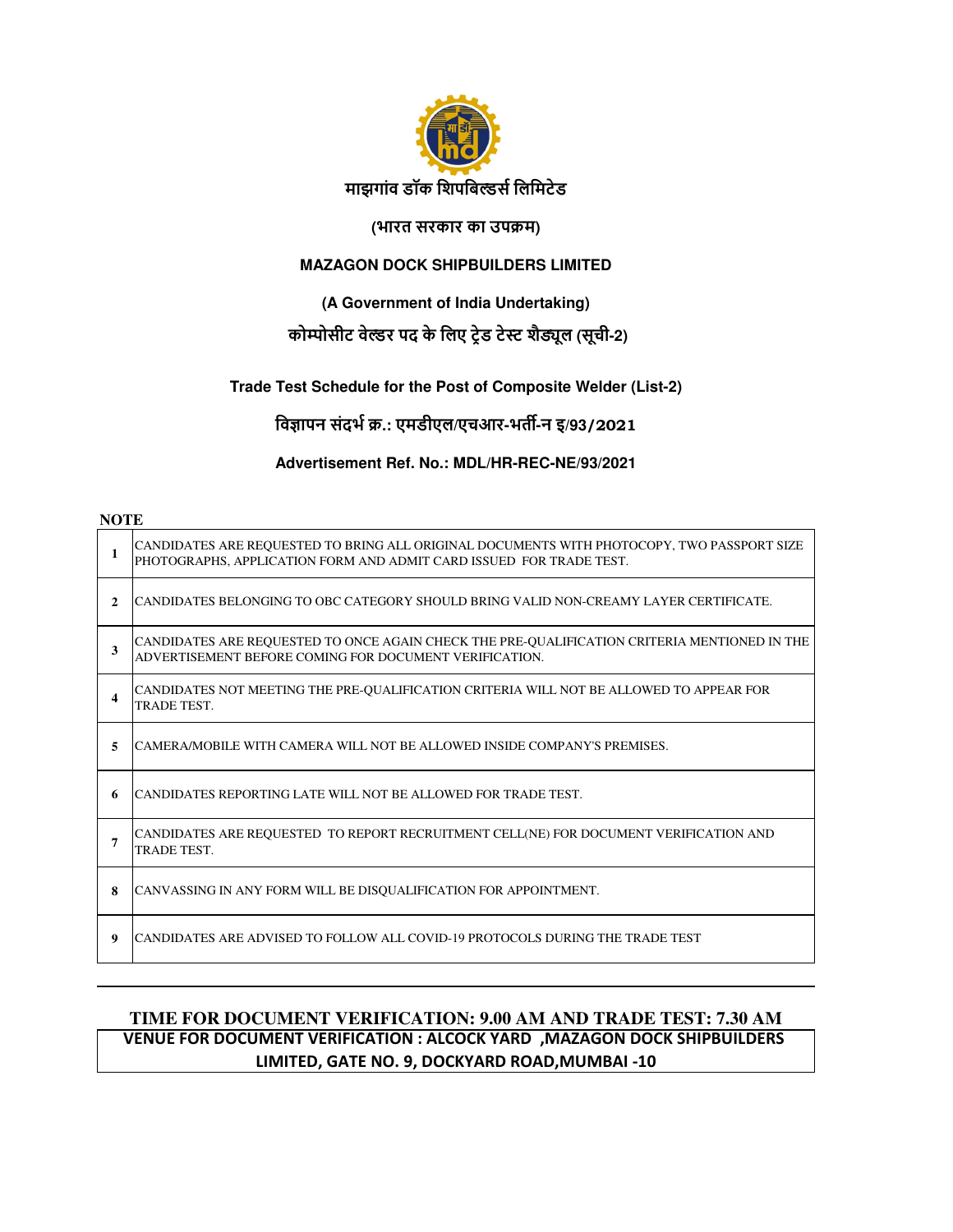| SR.N<br>Ο. | <b>REGN.NO.</b>                  | <b>NAME</b>  | <b>POST</b>                   | <b>DATE OF</b><br><b>DOCUMENT</b><br><b>VERIFICATION</b> | <b>DATE OF</b><br><b>TRADE TEST</b> |
|------------|----------------------------------|--------------|-------------------------------|----------------------------------------------------------|-------------------------------------|
| 1          | Mr. SWAPNIL ASHOK NAGDEOTE       | MDLN97343238 | COMPOSITE WELDER 128.10.2021  |                                                          | 29.10.2021                          |
| 2          | Mr. HARENDRA YADAV               | MDLN35324447 | COMPOSITE WELDER 28.10.2021   |                                                          | 29.10.2021                          |
| 3          | Mr. PANKAJ PRAMOD PATIL          | MDLN88805063 | COMPOSITE WELDER 28.10.2021   |                                                          | 29.10.2021                          |
| 4          | Mr. SANGRAM BHIMRAO GANGDHAR     | MDLN45006904 | COMPOSITE WELDER 28.10.2021   |                                                          | 29.10.2021                          |
| 5          | Mr. RAMESH DAJI SOMAN            | MDLN32311187 | COMPOSITE WELDER 28.10.2021   |                                                          | 29.10.2021                          |
| 6          | Mr. GANGARAM HABAJI KENDRE       | MDLN80252574 | COMPOSITE WELDER 28.10.2021   |                                                          | 29.10.2021                          |
| 7          | Mr. SAGAR BALKRISHNA MHATRE      | MDLN58834087 | COMPOSITE WELDER 128.10.2021  |                                                          | 29.10.2021                          |
| 8          | Mr. RANJAN DILIP DHURI           | MDLN11935597 | COMPOSITE WELDER 128.10.2021  |                                                          | 29.10.2021                          |
| 9          | Mr. PRAVIN GANGADHAR NAGARE      | MDLN27841623 | COMPOSITE WELDER 28.10.2021   |                                                          | 29.10.2021                          |
| 10         | Mr. BHAVESH BHAGWAN SHINDE       | MDLN52011435 | COMPOSITE WELDER 128.10.2021  |                                                          | 29.10.2021                          |
| 11         | Mr. LAXMAN NATHA PUJARI          | MDLN85355309 | COMPOSITE WELDER 28.10.2021   |                                                          | 29.10.2021                          |
| 12         | IMr. YOGESH DATTATRAY RAUT       | MDLN21839787 | COMPOSITE WELDER 28.10.2021   |                                                          | 29.10.2021                          |
| 13         | Mr. SURAJ DATTA VANGAD           | MDLN34551763 | COMPOSITE WELDER 128.10.2021  |                                                          | 29.10.2021                          |
| 14         | Mr. AMOL ANNASO ATHAVALE         | MDLN16845516 | COMPOSITE WELDER 28.10.2021   |                                                          | 29.10.2021                          |
| 15         | IMr. RAVINDRA MADHUKAR BHOIR     | MDLN83403472 | COMPOSITE WELDER 128.10.2021  |                                                          | 29.10.2021                          |
| 16         | Mr. SWAPNIL RAJAN NAWAR          | MDLN98775487 | COMPOSITE WELDER 28.10.2021   |                                                          | 29.10.2021                          |
| 17         | Mr. AMOL TULSHEERAM GAMARE       | MDLN34285946 | COMPOSITE WELDER 128.10.2021  |                                                          | 29.10.2021                          |
| 18         | Mr. ASHISH JAGDISH VANGAD        | MDLN60161265 | COMPOSITE WELDER 28.10.2021   |                                                          | 29.10.2021                          |
| 19         | Mr. VINOD NARAYAN PATIL          | MDLN86853884 | COMPOSITE WELDER 28.10.2021   |                                                          | 29.10.2021                          |
| 20         | Mr. DINESH MAHADEO DEOKAR        | MDLN95976241 | COMPOSITE WELDER 28.10.2021   |                                                          | 29.10.2021                          |
| 21         | Mr. SANDIP SONA KAMBLE           | MDLN61841935 | COMPOSITE WELDER   28.10.2021 |                                                          | 29.10.2021                          |
| 22         | JMr. VIRENDRA MADHUKAR TAMORE    | MDLN60216317 | COMPOSITE WELDER 28.10.2021   |                                                          | 29.10.2021                          |
| 23         | Mr. VILAS PRAKASH BHANDURGE      | MDLN48946627 | COMPOSITE WELDER   28.10.2021 |                                                          | 29.10.2021                          |
| 24         | Mr. VINOD BABAN MADKE            | MDLN29266595 | COMPOSITE WELDER 28.10.2021   |                                                          | 29.10.2021                          |
| 25         | Mr. SANDESH NANA DIVE            | MDLN83942869 | <b>COMPOSITE WELDER</b>       | 28.10.2021                                               | 29.10.2021                          |
| 26         | Mr. HARENDRA RAMNARAIN PRAJAPATI | MDLN43657828 | COMPOSITE WELDER 28.10.2021   |                                                          | 29.10.2021                          |